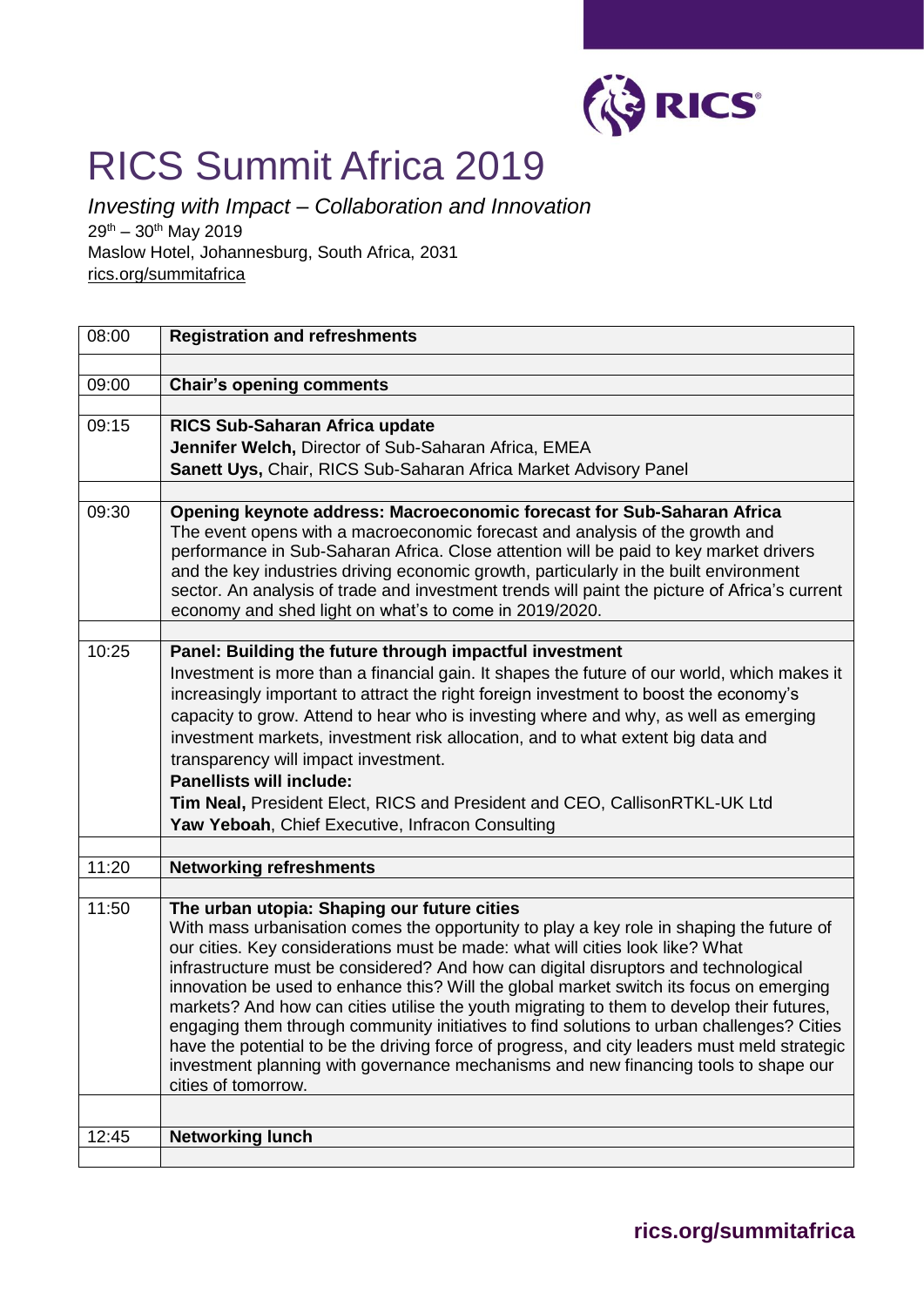| 13:45-15:15 Break-out sessions: Delegates choose between two parallel break-out sessions |                                                                                                                                                                                                                                                                                                                                                                                                                                                                                                                                                                                                                                                                                                                                                                                                                                                                                                                                                                                                                                                                                                                                                                                                                                                                 |
|------------------------------------------------------------------------------------------|-----------------------------------------------------------------------------------------------------------------------------------------------------------------------------------------------------------------------------------------------------------------------------------------------------------------------------------------------------------------------------------------------------------------------------------------------------------------------------------------------------------------------------------------------------------------------------------------------------------------------------------------------------------------------------------------------------------------------------------------------------------------------------------------------------------------------------------------------------------------------------------------------------------------------------------------------------------------------------------------------------------------------------------------------------------------------------------------------------------------------------------------------------------------------------------------------------------------------------------------------------------------|
|                                                                                          | Breakout 1A: Investment in renewable energy                                                                                                                                                                                                                                                                                                                                                                                                                                                                                                                                                                                                                                                                                                                                                                                                                                                                                                                                                                                                                                                                                                                                                                                                                     |
|                                                                                          |                                                                                                                                                                                                                                                                                                                                                                                                                                                                                                                                                                                                                                                                                                                                                                                                                                                                                                                                                                                                                                                                                                                                                                                                                                                                 |
| 13:45                                                                                    | <b>Smart resource management</b>                                                                                                                                                                                                                                                                                                                                                                                                                                                                                                                                                                                                                                                                                                                                                                                                                                                                                                                                                                                                                                                                                                                                                                                                                                |
|                                                                                          | How is investment in innovative technology being used to store energy and manage our<br>resources, particularly water?                                                                                                                                                                                                                                                                                                                                                                                                                                                                                                                                                                                                                                                                                                                                                                                                                                                                                                                                                                                                                                                                                                                                          |
| 14:30                                                                                    | Case Study on a renewable energy project                                                                                                                                                                                                                                                                                                                                                                                                                                                                                                                                                                                                                                                                                                                                                                                                                                                                                                                                                                                                                                                                                                                                                                                                                        |
|                                                                                          | Outlining a major renewable energy project in Sub-Saharan Africa                                                                                                                                                                                                                                                                                                                                                                                                                                                                                                                                                                                                                                                                                                                                                                                                                                                                                                                                                                                                                                                                                                                                                                                                |
|                                                                                          | <b>Breakout 2A: Investment in transport infrastructure</b>                                                                                                                                                                                                                                                                                                                                                                                                                                                                                                                                                                                                                                                                                                                                                                                                                                                                                                                                                                                                                                                                                                                                                                                                      |
| 13:45                                                                                    | <b>Infrastructure Partnerships</b><br>How are public-private partnerships assisting to develop Infrastructure and attracting<br>private sector investment?                                                                                                                                                                                                                                                                                                                                                                                                                                                                                                                                                                                                                                                                                                                                                                                                                                                                                                                                                                                                                                                                                                      |
| 14:30                                                                                    | Case Study on a transport infrastructure project<br>Outlining a major railway project in Sub-Saharan Africa                                                                                                                                                                                                                                                                                                                                                                                                                                                                                                                                                                                                                                                                                                                                                                                                                                                                                                                                                                                                                                                                                                                                                     |
| 15:15                                                                                    | RICS global strategy update<br>Rob Jackson, Interim Managing Director for EMEA and Middle East, RICS                                                                                                                                                                                                                                                                                                                                                                                                                                                                                                                                                                                                                                                                                                                                                                                                                                                                                                                                                                                                                                                                                                                                                            |
| 15:30                                                                                    | <b>Networking refreshments</b>                                                                                                                                                                                                                                                                                                                                                                                                                                                                                                                                                                                                                                                                                                                                                                                                                                                                                                                                                                                                                                                                                                                                                                                                                                  |
| 15:50                                                                                    | The value of strategic Facilities Management in the future of African real estate<br>Through a forecast on the future of African real estate, this session will explore the role<br>strategic FM plays in shaping the future of commercial real estate. What value does it<br>add and how does it make property more investible?                                                                                                                                                                                                                                                                                                                                                                                                                                                                                                                                                                                                                                                                                                                                                                                                                                                                                                                                |
|                                                                                          | Andrew Mason, Business Owner, Workplacefundi                                                                                                                                                                                                                                                                                                                                                                                                                                                                                                                                                                                                                                                                                                                                                                                                                                                                                                                                                                                                                                                                                                                                                                                                                    |
| 16:40                                                                                    | Closing keynote panel: Future for investment in Africa through collaboration and<br>innovation<br>Considering how Africa fares comparatively to the rest of the world, this panel will discuss<br>possible collaborative and innovative strategies to push Africa forward as a thought<br>leader. According to the World Bank, one of the highest rates of female entrepreneurship<br>is in Africa. How can this be utilised to create diverse economic and social opportunities,<br>particularly for the booming youth? How can collaboration between the public and private<br>sectors stimulate impactful investments, as well as cross-border partnerships? And how<br>do technological advancements and the Fourth Industrial Revolution fit into this? The<br>panel will discuss how we can move towards transparent and collaborative leadership<br>and address the trust deficit many feel in their leaders, as well as models of funding that<br>have worked in Africa and what the emerging global best practices and technologies in<br>financing are.<br><b>Panellists will include:</b><br>Dr Martyn Davies, Managing Director  Emerging Markets & Africa, Deloitte<br><b>Ipeleng Mkhari, Chief Executive Officer, Motseng Investment Holdings</b> |